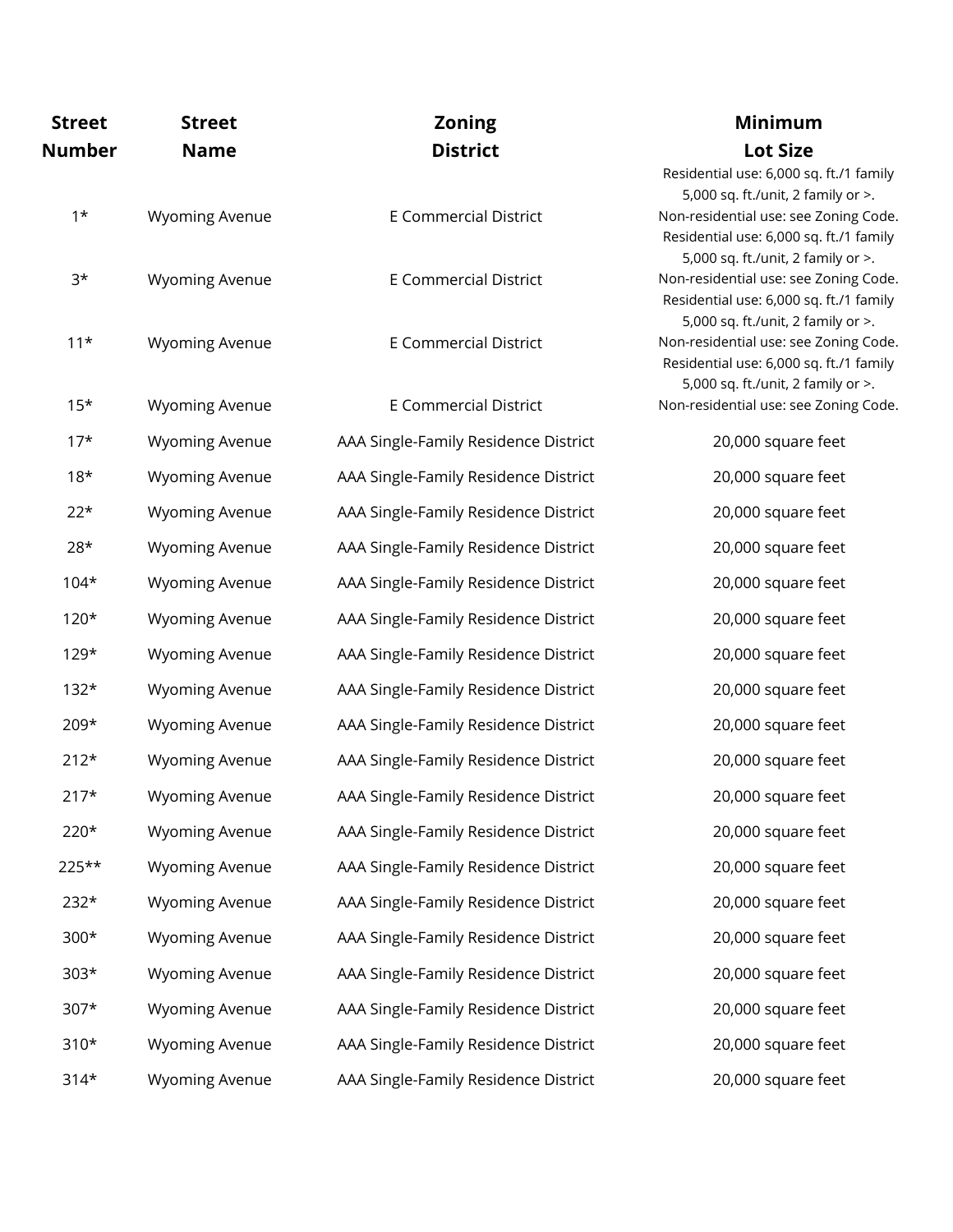| $322*$ | <b>Wyoming Avenue</b> | <b>E Commercial District</b>         |
|--------|-----------------------|--------------------------------------|
| 325*   | <b>Wyoming Avenue</b> | AAA Single-Family Residence District |
| 400*   | <b>Wyoming Avenue</b> | <b>E Commercial District</b>         |
| 401*   | <b>Wyoming Avenue</b> | <b>E Commercial District</b>         |
| $411*$ | <b>Wyoming Avenue</b> | <b>E Commercial District</b>         |
| $413*$ | <b>Wyoming Avenue</b> | <b>E Commercial District</b>         |
| 415*   | <b>Wyoming Avenue</b> | <b>E Commercial District</b>         |
| $417*$ | <b>Wyoming Avenue</b> | <b>E Commercial District</b>         |
| 419*   | <b>Wyoming Avenue</b> | <b>E Commercial District</b>         |
| $421*$ | <b>Wyoming Avenue</b> | <b>E Commercial District</b>         |
| $500*$ | <b>Wyoming Avenue</b> | <b>E Commercial District</b>         |
| $502*$ | <b>Wyoming Avenue</b> | <b>E Commercial District</b>         |
| $504*$ | <b>Wyoming Avenue</b> | <b>E Commercial District</b>         |
| $505*$ | <b>Wyoming Avenue</b> | <b>E Commercial District</b>         |
| $506*$ | <b>Wyoming Avenue</b> | <b>E Commercial District</b>         |
| 508*   | <b>Wyoming Avenue</b> | <b>E Commercial District</b>         |

Residential use: 6,000 sq. ft./1 family 5,000 sq. ft./unit, 2 family or >. Non-residential use: see Zoning Code.

20,000 square feet Residential use: 6,000 sq. ft./1 family 5,000 sq. ft./unit, 2 family or >. Non-residential use: see Zoning Code. Residential use: 6,000 sq. ft./1 family 5,000 sq. ft./unit, 2 family or >. Non-residential use: see Zoning Code. Residential use: 6,000 sq. ft./1 family 5,000 sq. ft./unit, 2 family or >. Non-residential use: see Zoning Code. Residential use: 6,000 sq. ft./1 family 5,000 sq. ft./unit, 2 family or >. Non-residential use: see Zoning Code. Residential use: 6,000 sq. ft./1 family 5,000 sq. ft./unit, 2 family or >. Non-residential use: see Zoning Code. Residential use: 6,000 sq. ft./1 family 5,000 sq. ft./unit, 2 family or >. Non-residential use: see Zoning Code. Residential use: 6,000 sq. ft./1 family 5,000 sq. ft./unit, 2 family or >. Non-residential use: see Zoning Code. Residential use: 6,000 sq. ft./1 family 5,000 sq. ft./unit, 2 family or >. Non-residential use: see Zoning Code. Residential use: 6,000 sq. ft./1 family 5,000 sq. ft./unit, 2 family or >. Non-residential use: see Zoning Code. Residential use: 6,000 sq. ft./1 family 5,000 sq. ft./unit, 2 family or >. Non-residential use: see Zoning Code. Residential use: 6,000 sq. ft./1 family 5,000 sq. ft./unit, 2 family or >. Non-residential use: see Zoning Code. Residential use: 6,000 sq. ft./1 family 5,000 sq. ft./unit, 2 family or >. Non-residential use: see Zoning Code. Residential use: 6,000 sq. ft./1 family 5,000 sq. ft./unit, 2 family or >. Non-residential use: see Zoning Code. Residential use: 6,000 sq. ft./1 family 5,000 sq. ft./unit, 2 family or >. Non-residential use: see Zoning Code.